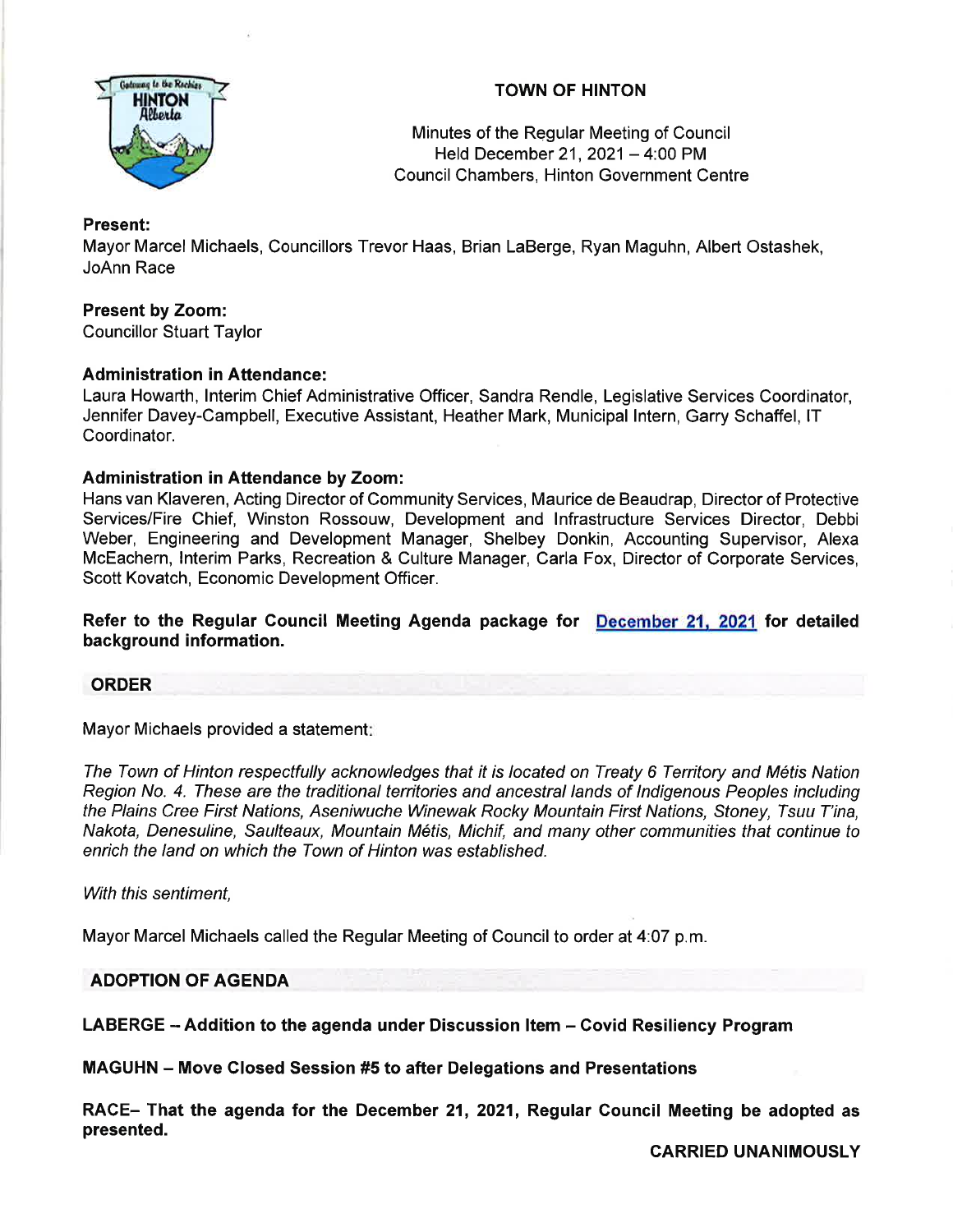# COUNCIL MINUTES FOR ADOPTION

- Regular Meeting of Council Minutes December 7, 2021  $1.1$
- Committee of the Whole Meeting Minutes December 14, 2021  $2 -$

## HAAS- That the Minutes listed above be approved as presented.

## Carried Unanimously

## CITIZENS MINUTE WITH COUNCIL

Present by Zoom - Garry Bolt lncurred a Tax penalty for property of \$303.61 would like the penalty fee to be waived further to his letter submitted to Council in August 2021.

## DELEGATIONS AND PRESENTATIONS

- 1. Provincially Mandated Restrictions Exemptions Program (REP) and community division -Presented by Gerard Barry - via Zoom
- 2. West Yellowhead Trail Society Re: Pathway to the Park Presented by Bernie Kreiner and Garth Griffiths

MAGUHN - That Hinton Town Council supports the Pathway to the Park Project in principle. CARRIED UNANIMOUSLY

TAYLOR - That Gouncil direct Administration to bring the financial requests from the West Yellowhead Trail Society to the January 14 and 15, 2022 budget discussion.

#### Amendment

Ostashek – and that any financial allocation approved through the 2022 budget process be conditional on the Society meeting all the requirements of the Town of Hinton Civic Partnership Policy.

#### CARRIED UNANIMOUSLY

TAYOR - That Gouncil direct Administration to bring the financial requests from the West Yellowhead Trail Society to the January 14 and 15, 2022 budget discussion and that any financial allocation approved through the 2022 budget process be conditional on the Society meeting all the requirements of the Town of Hinton Civic Partnership Policy.

CARRIED UNANIMOUSLY

Council broke at 5:31 p.m.; Resumed at 5:37 p.m.

## BOARDS AND COMMITTEES OF COUNCIL REPORTING

1. Hinton Municipal Library Board Annual Reporting and Budget Request -Presented by Hendrik Smit.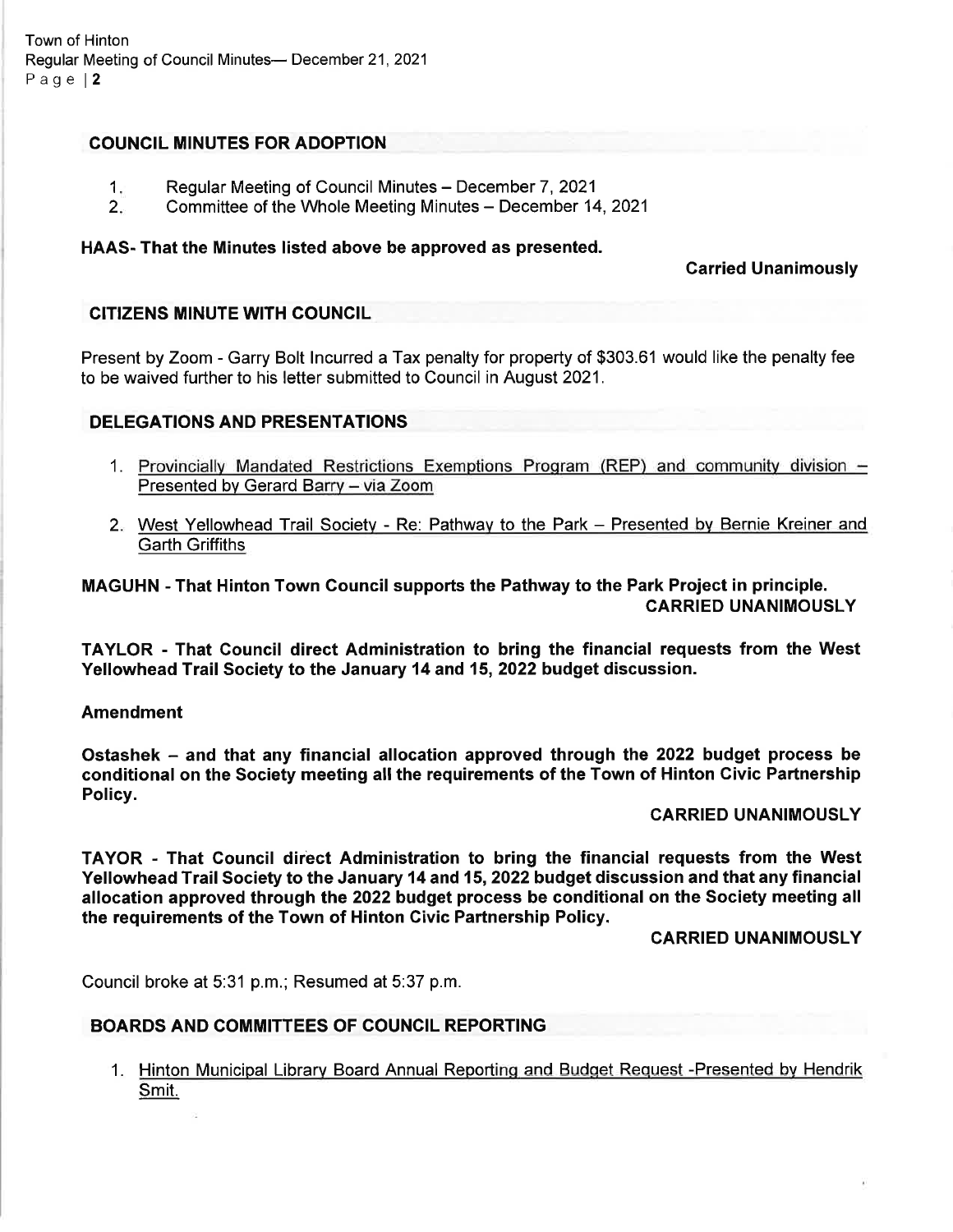Town of Hinton Regular Meeting of Council Minutes- December 21, 2021 Page | 3

> Maguhn - That Council move Closed Session item number #5 moved back to its original location on the Agenda.

## CARRIED UNANIMOUSLY

## ACTION ITEMS

1. COVID-19 Restriction Exemption Program Related Security Services

OSTASHEK - That Council approve up to \$50,000 for contracted Security Services for the remainder 2021 and up to April 15, 2022, to continue the COVID-I9 Restrictions Exemption Program at the Dr. Duncan Murray Recreation Centre and other municipal buildings on an as needed basis to be funded from the Emergency Response Reserve.

> DEFEATED 4.3 AGAINST - MICHAELS, LABERGE, TAYLOR, MAGUHN FOR - RACE, HAAS, OSTASHEK

TAYLOR - That Council accept the COVID-l9 Restrictions Exemption Program Related Security Services report for information.

> CARRIED 4.3 FOR - MICHAELS, LABERGE, TAYLOR, MAGUHN AGAINST - RACE, HAAS, OSTASHEK

2. 2022 Public Auction – Required Approval of Reserve Bid for Tax Arrears Properties and Associated Tax Recoverv Costs to Parcel

MAGUHN - That Council approve the reserve bids for the tax arrears properties as follows:

- . 99, 133 Jarvis Street reserve bid of \$9,000
- . 36, 133 Jarvis Street reserve bid of \$7,000 and
- 828 Carmichael Lane reserve bid of \$\$2,093,000; and

That Council set the public auction date for February 25, 2022, at 1 :00 pm; and

That Council approve the following sale conditions for the tax arrears properties that may be sold at the public auction:

- a) That a deposit of 1O% of the purchase price be paid at the time of purchase,
- b) That the balance of the purchase price be paid by March 4, 2022, at 4:00 pm., and
- c) Adding costs associated with recovery proceedings related to the parcel.

CARRIED UNANIMOUSLY

#### 3. British Columbia Wildfire Deplovment Revenue

HAAS - That Gouncil approve the transfer of the 2021 unbudgeted net revenues totaling \$95,331, generated by the Fire Rescue Service Branch related to the British Columbia Wildfire deployment, to the Fire Equipment Reserve.

CARRIED UNANIMOUSLY

#### 4. Updated 2022 Interim Operating Budget

LABERGE - That Council rescind the following motion carried at the December 7, 2021, Regular Council Meeting: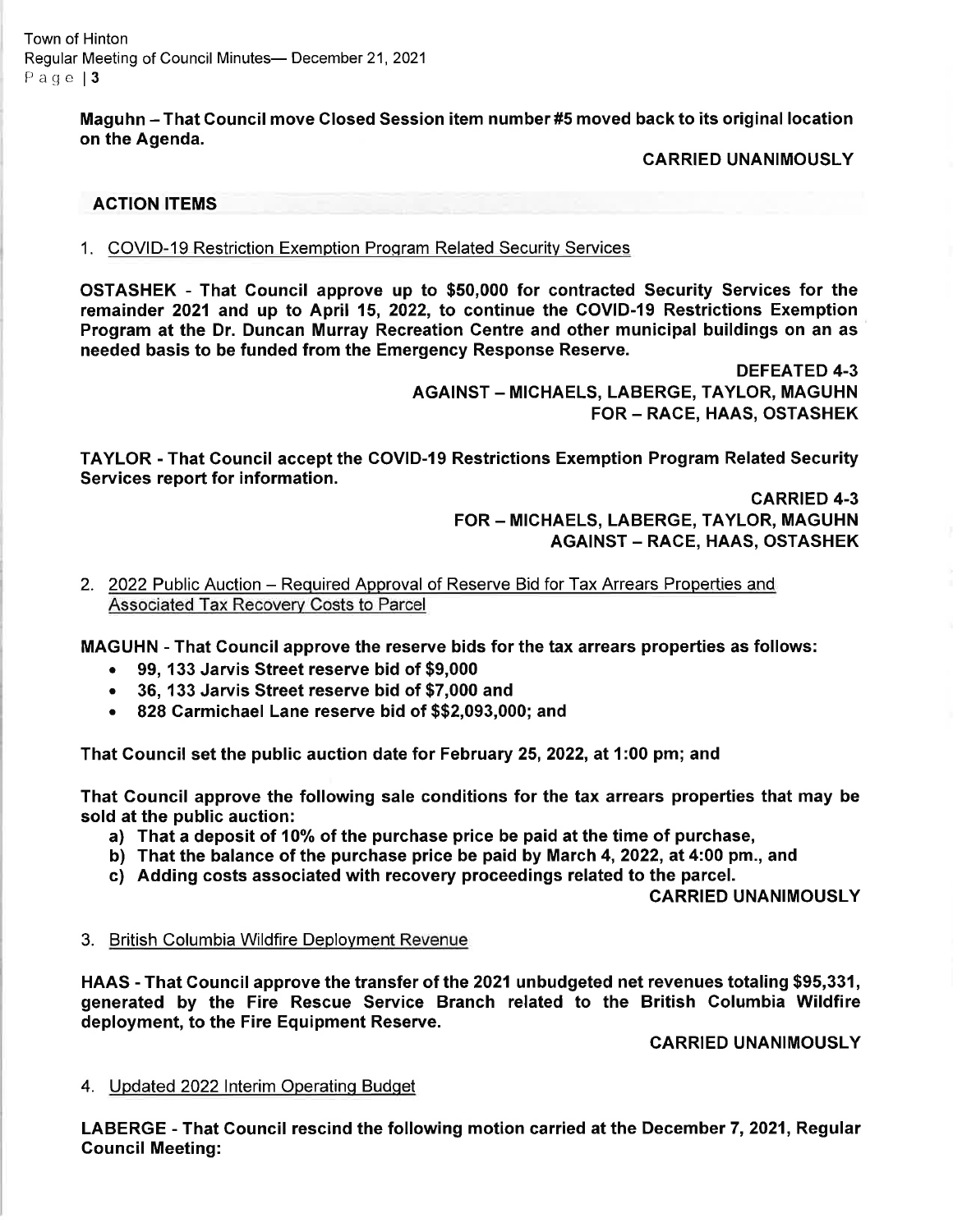Town of Hinton Regular Meeting of Council Minutes- December 21, 2021 Page l4

> That Council approve the 2022 lnterim Operating Budget based on the approved operating expenditures from 2021 of \$34,981,728; and that Council approve the 2022 Interim Operating Budget to include an additional \$29,000 for the Hanging Flower Basket Program that was temporarily suspended for one year in 2021.

#### CARRIED UNANIMOUSLY

LABERGE - That Council approve the 2022 Interim Operating Budget based on the approved operating expenditures from 2021 of \$28,731,699; and that Gouncil approve the 2022 Interim Operating Budget to include an additional \$29,000 for the Hanging Flower Basket Program that was temporarily suspended for one year in 2021.

#### CARRIED UNANIMOUSLY

#### 5. Borrowing Bylaw Renewal - ATB Line of Credit

HAAS - That Gouncil give First Reading to Borrowing Line of Gredit to Finance Operating Expenditures Bylaw No. 1165.

CARRIED UNANIMOUSLY

MAGUHN - That Council give Second Reading to Borrowing Line of Credit to Finance Operating Expenditures Bylaw No. 1165.

CARRIED UNANIMOUSLY

RACE - That Council give unanimous consent for Third Reading of Borrowing Line of Gredit to Finance Operating Expenditures Bylaw No. 1165.

CARRIED UNANIMOUSLY

HAAS - That Gouncil give Third Reading to Borrowing Line of Gredit to Finance Operating Expenditures Bylaw No. 1165.

CARRIED UNANIMOUSLY

6. Januarv 4, 2022, Regular Meetinq of Council

MAGUHN - That Gouncil cancel the January 4,2022, Regular Meeting of Gouncil.

CARRIED UNANIMOUSLY

#### INFORMATION ITEMS

1. Alzheimer's Awareness Month, Januarv 2022 - Proclamation

#### MIGHAELS - Read the Proclamation

2. Council lnformation Packages # 1 & 2 for December 2022

#### RACE- That Gouncil accept the packages for information

## CARRIED UNANIMOUSLY

Hans van Klaveren, Maurice de Beaudrap, Shelbey Donkin, Alexa McEachern, Carla Fox, left the meeting

A short break was called at  $7:07$ : p.m. with the meeting resuming at  $7:14$  p.m.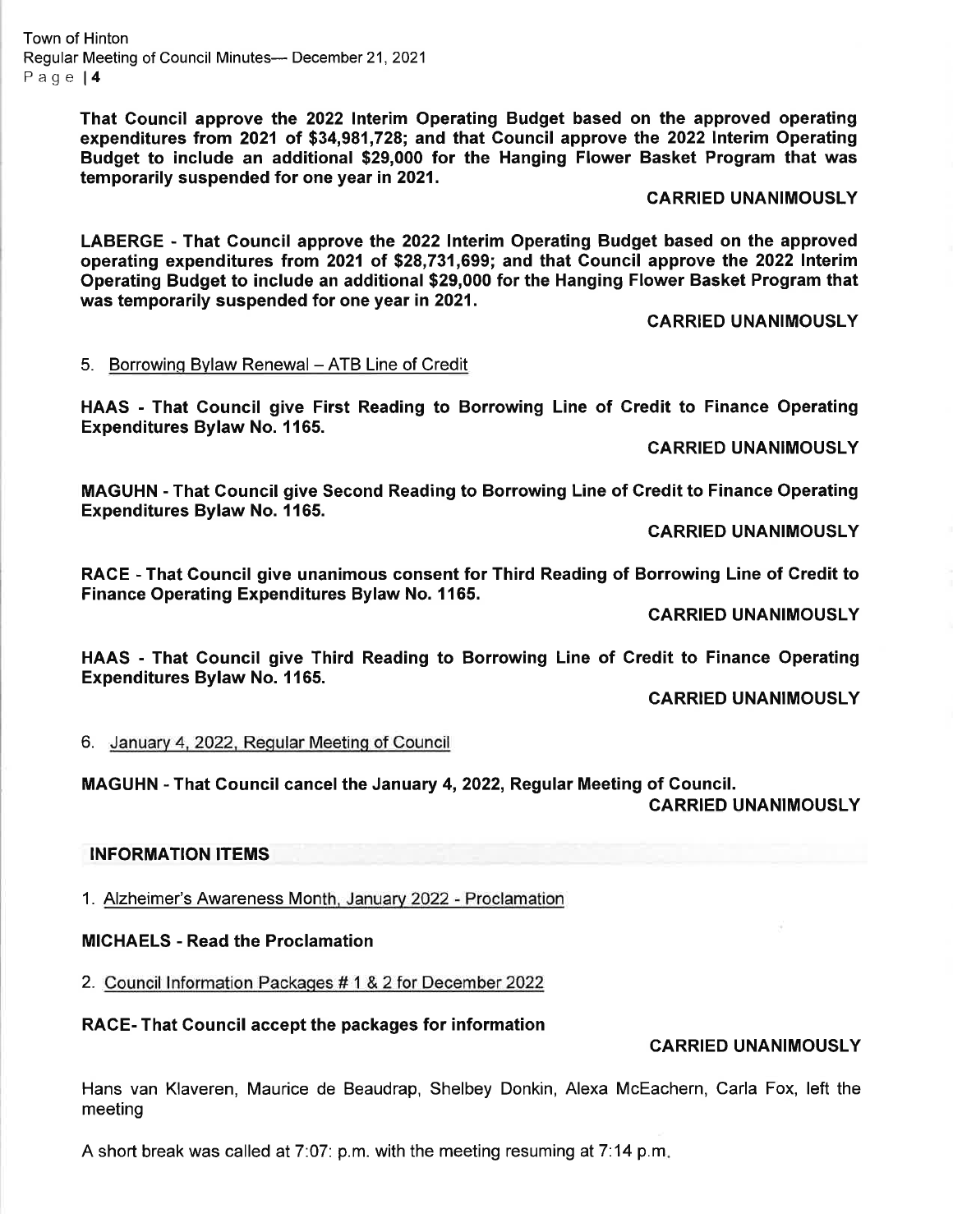# DISCUSSION ITEMS

1. Council discussed the Covid Resiliency Program

LABERGE - That Council direct Administration to end the Covid 19 Resiliency Support Program grant with the community futures and have all funds returned and all advertising ceased.

OSTASHEK - that Gouncil postpone the above motion to January 18,2022, regular meeting of Council.

FRIENDLY AMENDMENT - MAGUHN ending December 31, 2021.

LABERGE -That Gouncil direct Administration to end the covid 19 Resiliency Support Program Grant with the community futures and have all funds returned and all advertising ceased by December 31,2021.

# CARRIED UNANIMOUSLY

WITHDRAWN

# REPORTS FROM MAYOR, COUNCIL, CHIEF ADMINISTRATIVE OFFIGER

- <sup>1</sup> Council Updates (Training, Conferences, Committees, Community Events) and Urgent Matters Councillors and Mayor Michaels reported on meetings they attended.
- 2. Chief Administrative Officer Report and Status Report Laura Howarth, lnterim Chief Administrative Officer, provided an update on administrative matters,

# HAAS – To extend the Regular Meeting of Council past 8:00 p.m.

# CARRIED UNANIMOUSLY

3. Administrative lnquiries There were no Administrative lnquires

# NOTICES OF MOTION

No Notice of Motions were brought forward

# CLOSED SESSION # 2

# HAAS- That the Regular Meeting of Council move to Closed Session at 7:49 p.m.

# CARRIED UNANIMOUSLY

H. Klaveren, C. Fox, M. de Beaudrap, W. Rossouw, D. Weber, S. Rendle, Jen Davey-Campbell, Shelbey Donkin, Alexa McEachern, and H. Mark left the meeting at 7:49 p.m.

A short break was called at7:49. p.m. with the meeting resuming at 7:53 p.m.

1. Hinton Golf Course Memorandum of Understanding - Closed per Section 16 of FOIP

L. Howarth, W. Rossouw, D. Weber and S. Kovatch joined the meeting at 7:53 p.m.

The Proponent joined the meeting at 8:50 p.m.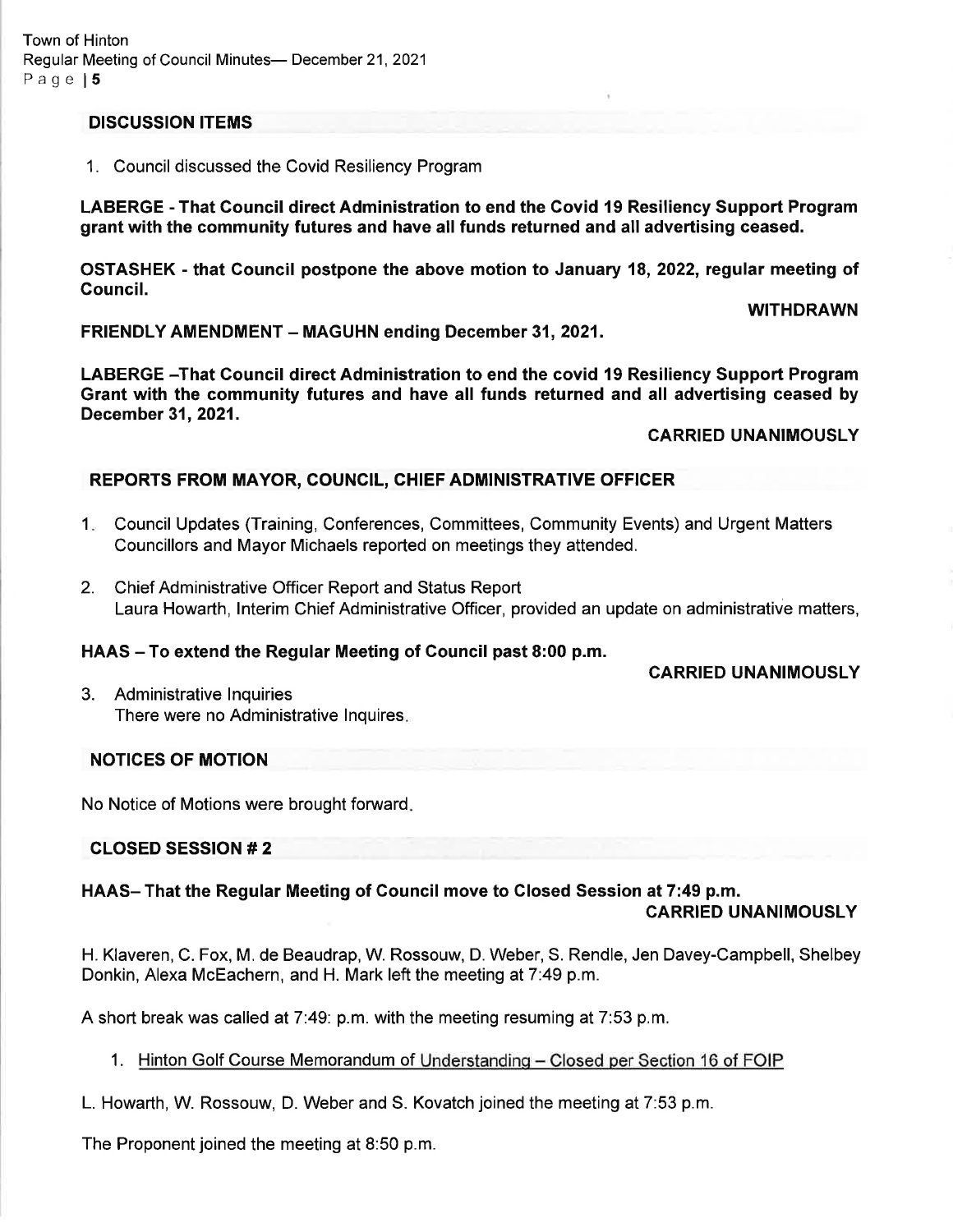Town of Hinton Regular Meeting of Council Minutes- December 21, 2021 Page l6

> OSTASHEK - That the Regular Meeting of Gouncil move out of Closed Session at 9:50 p.m. CARRIED UNANIMOUSLY

> MIGHAELS - Reconvene the meeting at 10:01 p.m. HAAS - That the January 11, 2022, Committee of the Whole Meeting be changed to a Regular Gouncil Meeting.

#### CARRIED UNANIMOUSLY

HAAS - That Council direct Administration to proceed with drafting a Memorandum of Understanding with the proponent as discussed in Closed Session and bring it to the January 11,2022, Regular Gouncil Meeting for decision.

#### CARRIED UNANIMOUSLY

HAAS- That the Regular Meeting of Gouncil move to Closed Session at 10:04 p.m. CARRIED UNANIMOUSLY

2. Town of Hinton Compression Challenges - Closed per Section 17 of FOIP

MICHAELS  $-$  Reconvene the meeting at 10:12 p.m.

MAGUHN - That the Regular Meeting of Council move out of Glosed Session at 10:33 p.m. CARRIED UNANIMOUSLY

MAGUHN - That Council accept the Town of Hinton Gompression Challenges Report for information.

CARRIED UNAMINOUSLY

MAGUHN- That the Regular Meeting of Gouncil move to Closed Session at 10:34 p.m. CARRIED UNANIMOUSLY

3. Mutual Performance Discussion – Closed per Section 24 of FOIP

4. <u>Council Code of Conduct – Ombudsman Discussion/Action – Closed per Section 24 of FOIP</u>

HAAS - That the Regular Meeting of Council move out of Close Session at 10:59 p.m. CARRIED UNANIMOUSLY

LABERGE - That Gouncil direct the Mayor to respond to the Ombudsman pursuant to the in camera closed session discussion to Council code of conduct.

CARRIED UNANIMOUSLY

MAGUHN- That the Regular Meeting of Gouncil move to Closed Session at 11:02 p.m. CARRIED UNANIMOUSLY

Laura Howarth left the meeting at 11.11 p.m.

5. Personnel, CAO Update - Closed per Section 17 of FOIP

Laura Howarth joined the meeting at 11:20 p.m.

HAAS - That the Regular Meeting of Council move out of Close Session at 11:23 p.m.